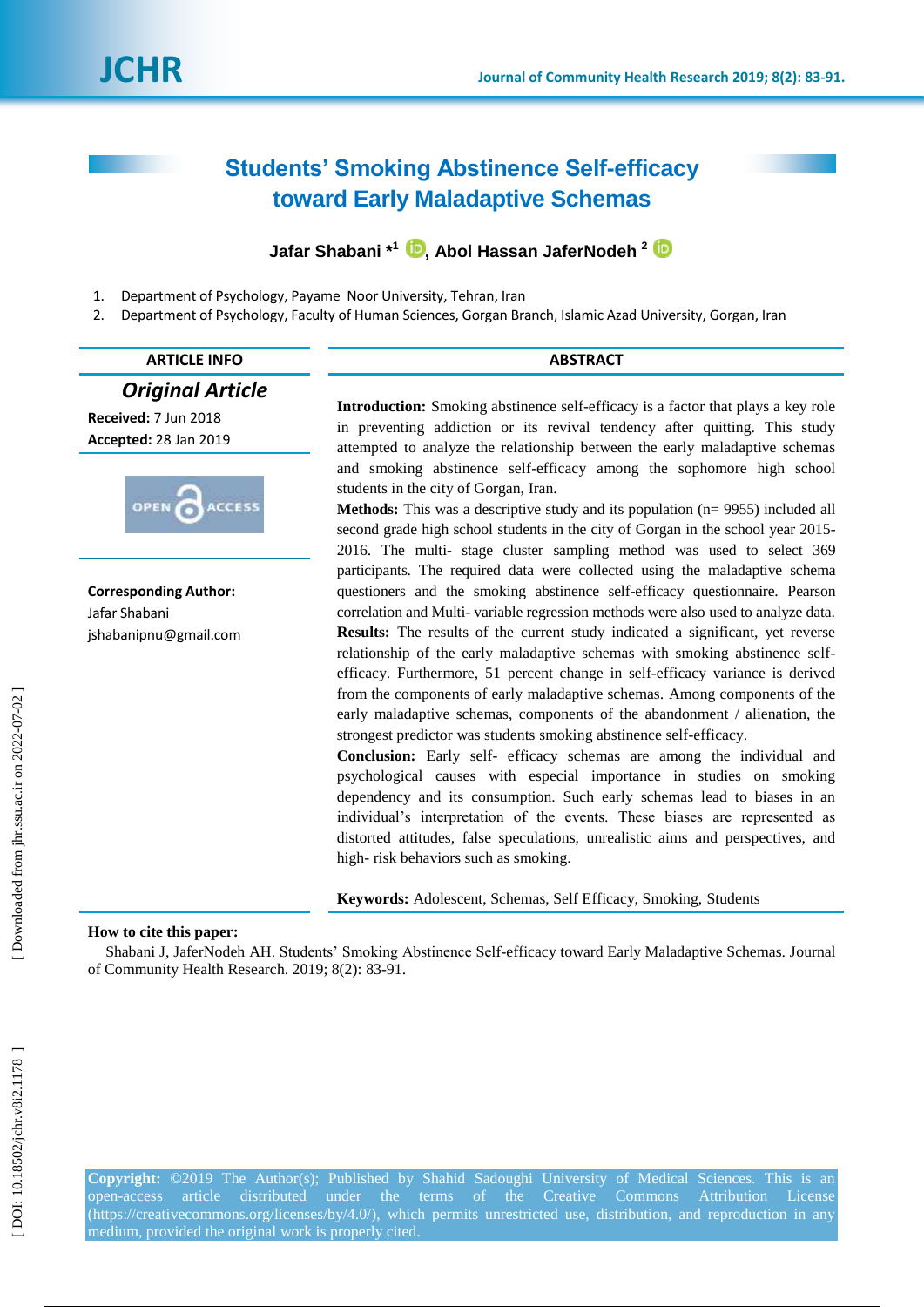#### **Introduction**

Tobacco use is one of the most malicious public health threats the world has ever faced According to the World Health Organization (WHO) estimates, the number of deaths from smoking will rise to over 10 million people by 2030 . Despite the popular effects of smoking on health, many young people are addicted to this high -risk behavior and still continue smoking. This high prevalence of smoking among adolescents and young adults is inevitably followed by the risk of its dependence and will have negative consequences on their health (1-2). One of the main variables in determining how individual s respon d to the environment is the concept of self -efficacy. Bandura define d self efficacy as "conviction and confidence of a person to behave in such a successful way to achieve the desired results" ( 3 ). Self -avoidance or efficacy of coping strategies refers to trust one's personal ability in avoidance of substance abuse in situations of pressure and problematic points. It is also one of the early predictors of abstinence and withdrawal of drugs ( 4 ) .

Self- efficiency reflects the teens' belief in their ability to resist against social pressure to use drug s. According to this view, even if the teen s do not have a plan to consume drugs, they may use them mainly due to lack the necessary skills for refusing peer pressure. Robinson and Walsh<sup>2</sup> showed that teens who always avoid addictive substances have better and more effective coping strategies  $3$  than others. In another research, the results indicated that poor efficacy often leads to materials' abuse among students . In addition, Mc Lare et al . in a study on issues related to alcohol consumption, depression, impulsivity, avoidance coping, and peer social support found out that alcohol consumption could be a predictor of self efficacy in drug consumers ( 5 ).

Today, different views , with the aim of reducing smoking or leaving it, are developed and most of them are based on behavioral change s in smokers. The most important theories , which have attempted to look for a deeper understanding and explanation of addiction and drug abuse are

biological -genetic, psycho -analytic, behavioristic approaches along with comments on sociocultural and socio - cognitive foundations, and social learning theory (6).

From these perspectives, what remains important in the examined issue in this study is the learning theory including socio-cognitive and social learning approaches. In such approaches, it is believe d that human behaviors are acquired; they are not results of the genetic factors. Problematic behavior, including risky thoughts and feelings , as well as physiological evolutions can be modified and altered with the same learning processes , which have created them. In other words, these theories focus on the belief that addictive behaviors are a bunch of bad habits that can be modified and changed (7).

In a longitudinal study, Boardman, Catley, Mayo, & Alhuwalia (8), evaluated self-efficacy and motivation in a six -month smoking cessation treatment program . The results showed that smokers who failed in the treatment had reported lower self -efficacy and motivation than those who passed it successfully .

In another longitudinal study, Chang, et al. (9) analyzed the role of social impact s and efficacy as effective predictors of smoking abstinence self -efficacy among Taiwanese high school students. The findings showed that these two components play a key initial role in quit of smoking. Furthermore, Momoh, Imhond , and Omagbe ( 3 ) studied the role of gender , efficacy, age , and extroversion on smoking behavior among Nigerian students. The results showed a significant difference between smoking habits among men and women. In addition, the efficacy was significant in terms of people's attitudes toward themselves and their abilities in smoking . Zhang and Ho (10 ) argue that early stereotypes, i.e., beliefs that people have about themselves, others , and their environment, typically originate from unfulfilled basic needs, especially emotional needs , in childhood. In fact, these early maladaptive schemas , which persist throughout lifetime are constant and form the foundations of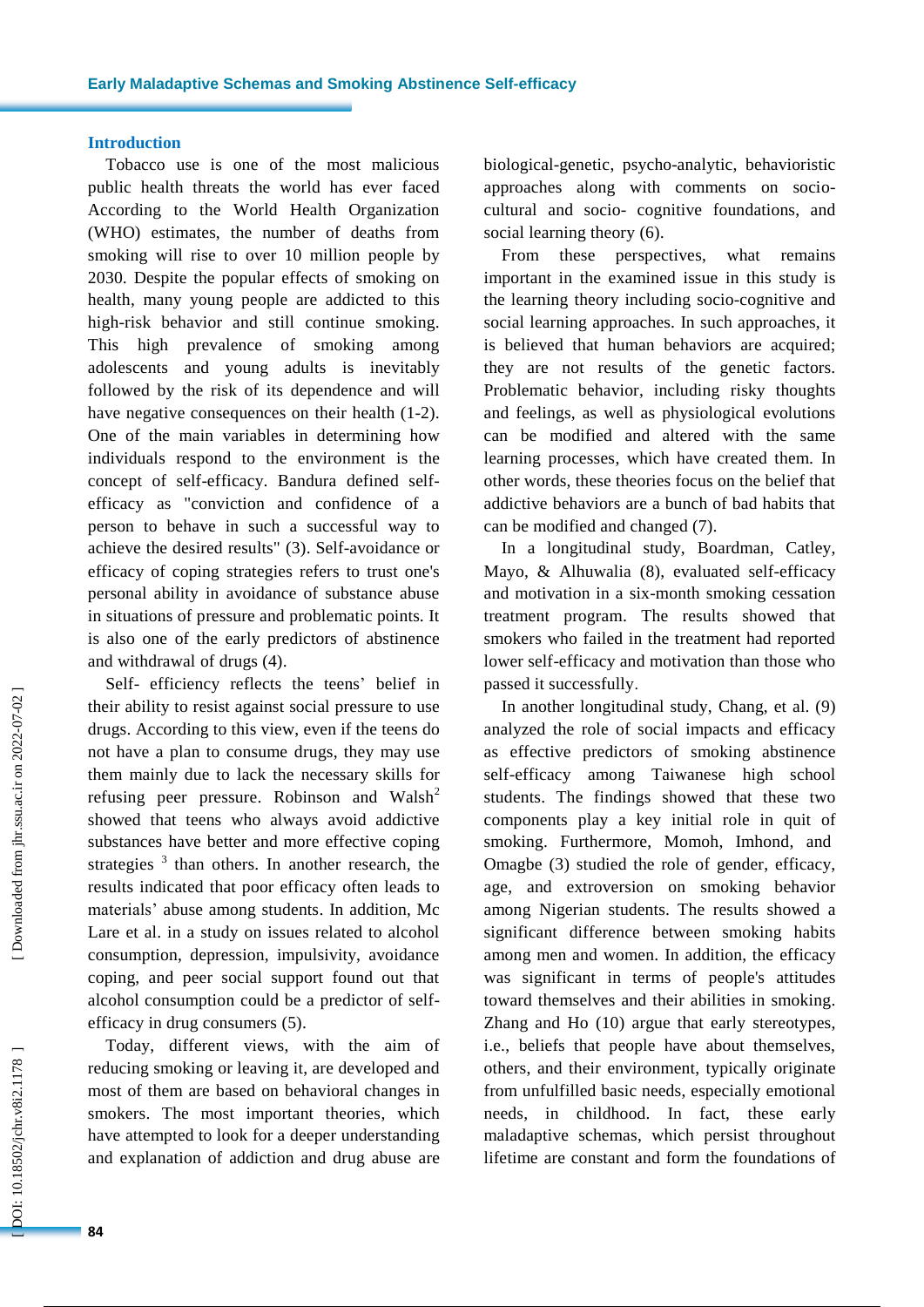cognitive structures. These schemas help people to organize their experiences about their surrounding world and to process the incoming information. One of the leading theories in the field of schemas is T. E. Young's maladaptive schema theory .

In his theory, Young (11 ) introduced 15 schemas, which are the result of five main unmet emotional needs including need to join and acceptanc , autonomy, competence and identity, freedom to express normal needs and emotions, self -expression, spontaneity , fun , and inner orientation. Young believes that early maladaptive schemas lead to negative life experiences in people; as a consequence, such events are observed in an individual's life, excessive psychological stress , and life dissatisfaction. Those who use these maladaptive schemas excessively are more affected by the negative events of daily life ( 1 2 ). Moreover, cognitive schemas are components with deep effects on drug tendency. Here, the schema is considered as an abstract map used for information interpretation and problem solving (13). On the other hand, Young et al. (14) believe that early maladaptive schemas appear through maladaptive coping ways such as defectiveness (shame), avoidance (truancy), and excessive compensation (war). Activation of the early maladaptive schemas leads to cognitive dissonance; therefore, drug abuse is a maladaptive coping method used by people to deal with their cognitive dissonance .

In their studies Shorey, Anderson, & Stuart (15) and Shorey, Stuart, Anderson & Strong (16 ) found evidence s that people having disorders in alcohol abuse suffered from early maladaptive schemas. According to theoretical and research findings, it can be concluded that schema structure is one of the key concepts that affect students' self -efficacy in avoiding smoking. Considering the above, the basic issue of the present study was to examine the relationship between early maladaptive schemas and self -efficiency among the second year high -school male students i n the city of Gorgan. In this regard, the following hypotheses were raised :

 relationship exists between early maladaptive schemas and smoking abstinence self -efficacy among the second -grade high school male students in the city of Gorgan .

#### **Methods**

#### *Statistical population* :

This descriptive study was performed in Gorgan city, Iran. The population (n= 9955) included all high school second - grade students in the academic year 2015 -2016.

*Sampling and sampling method* :

A stratified random sampling method, the Krejcie and Morgan"s table, was used to select the participants, resulting in a sample size of 369. The Pearson correlation and multivariate regression methods were also used to analyze the data . In this study, moral considerations, such as conscious satisfaction of individuals to participate in the research and the principle of confidentiality and secrecy were observed.

*Instruments*: In this study, two tools were used:

*A. Young' Schema Questionnaire - Short Form (SQ -SF)*

This 75 -item questionnaire was developed by Young (17) to evaluate 15 maladaptive schemas. These schema include : 1) Emotional Inhibition , 2)  $ab$ andonment/ alienation. 3 ) Bad abusive behavior, 4) social isolation / alienation, 5) defectiveness/ shame, 6) failure, 7) dependence/ incompetence , 8 ) vulnerability to accident or illness, 9) involvement/ underdevelopment, 10) obedience , 11 sacrifice.  $12)$ ) emotional deprivation , 13 ) unrelenting standards , 14) entitlement/ grandiosity, and 15) inadequate selfcontrol / self -discipline . Each question is scored on a scale of 6 points ( $1 =$  absolutely false,  $6 =$ absolutely true). In this questionnaire, every 5 questions measure a schema. The mean of greater than 25 for a sub -scale shows that the scheme is inefficient. The reliability and validity of these tools were confirmed in numerous investigations (18). Standardization of the questionnaire was conducted in Iran by Ahi et al., i n Tehran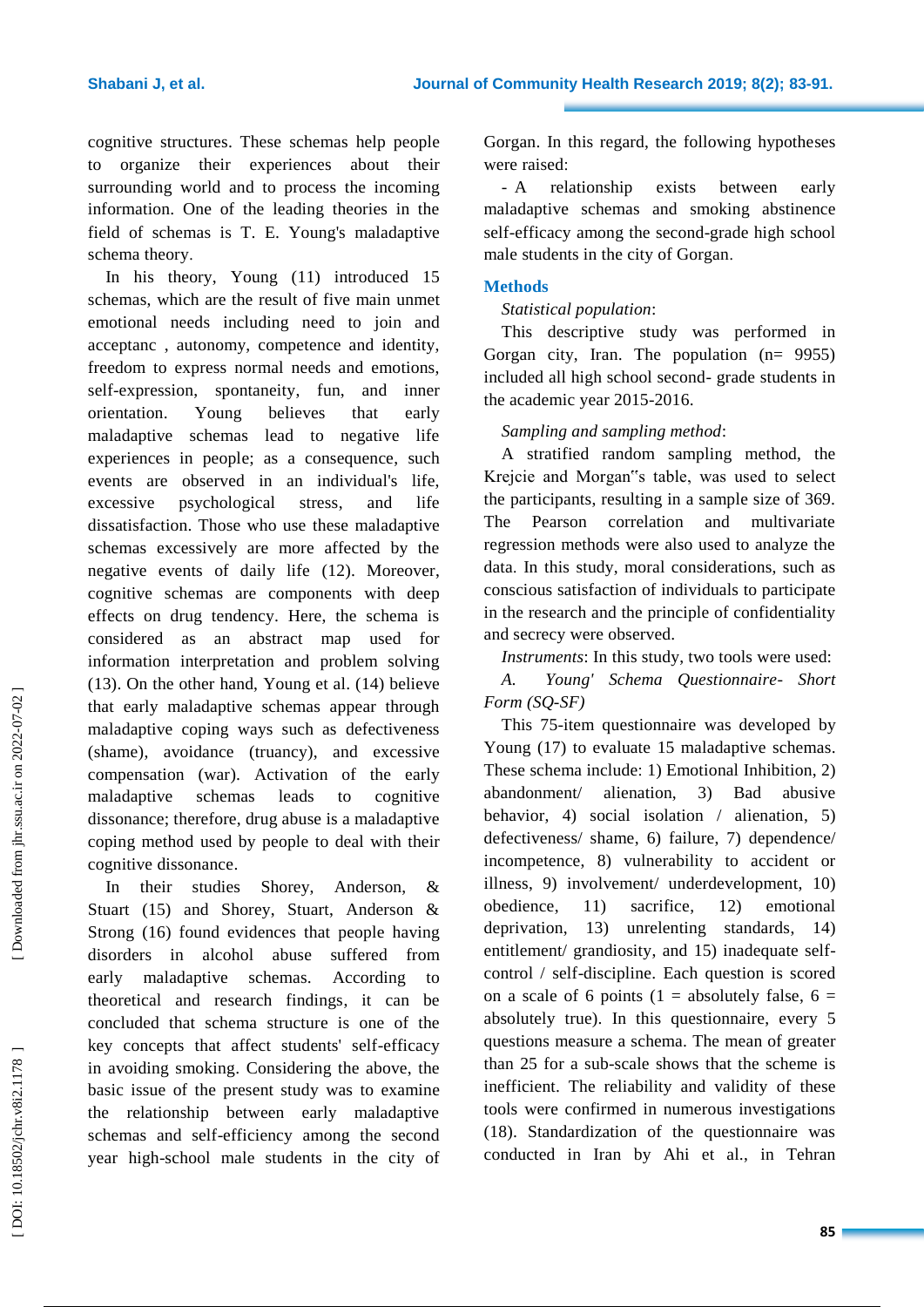universities . The Cronbach's alpha , the internal consistency rates were 0.98 and 0.97 for male and female population. Cronbach's alpha coefficient in this study was 0.94.

### *B. Smoking abstinence self-efficacy questionnaire*

The test was designed by Ebrahimi et al. (19). This 52 –question test included 2 dimensions (internal and external) and 8 components (positive emotions, negative emotions, excitement, relaxation, interpersonal relationships, professional status, situational status, and limiting smoking locations). The questionnaire scoring method was designed to answer this question: " How confident I am sure to resist against the temptation of smoking, when ...?". The items should be answered on a 5 point Likert scale (not at all certain to completely sure) with score s of 1 to 5. The individual's total score of Smoking abstinence self-efficacy, obtained from 52 questions, ranged from 52 to 260 and no reverse negative score was observed in this regard . Questions 1 to 8 are concerned with the internal aspect and the component of positive emotions, 9 to 21 deal with the internal aspect a nd the component of negative emotions, 22 to 25 investigate the inner dimension and the component of relaxation, 26 -30 deal with the inner dimension and the component of emotions, 31 to 37 and 40 to 43 represent the external dimension and the component of interpersonal relationships, items 38 and 39 deal with the external dimension and the component of professional status, 44 to 50 indicate the external dimension and the component of spatial position, and finally, questions 51 and 52 deal with the external aspect and the limiting conditions of smoking. To assess validity, the concurrent validity of the general self -efficacy beliefs'

questionnaire was used. General Self -Efficacy Scale (GSE), designed by Juraslim and Oscars in German in 1979, was translated into 26 other languages. In 1996, it was translated by Nezami, Juraslim , and Oscars into Persian. Moreover, to assess the validity of the analysis method (exploratory factor analysis using varimax rotation) , concurrent validity method was used. In addition , the confirmatory factor analysis was approved using LISREL software and based on the reform indices proposed by LISREL. Cronbach's alpha coefficient method was also reported as 0.96 for assessing and reporting the reliability of the questionnaire by its designers (19).

#### **Results**

To attain the main objectives of the present study, the collected data were subjected to a number of statistical analyses using Statistical Package for Social Sciences (SPSS 21.0) Apart from this, descriptive statistics, Pearson's correlation , and multiple regression analyses were also employed in this study.

#### **Descriptive Statistics**

Table 1 indicates the means and standard deviations for all the observed variables. The descriptive statistics was worked out to show the pattern of the score distribution. A perusal of Table 1 reveals that the mean score for Early Maladaptive Schemas is 209.59, with the SD of 21.426. The Smoking Abstinence Self -efficacy's mean score is 40.76 with the SD of 5.196. Table 1 shows the mean and standard deviation of the Early Maladaptive Schema s sub -scales. (See Table 1) .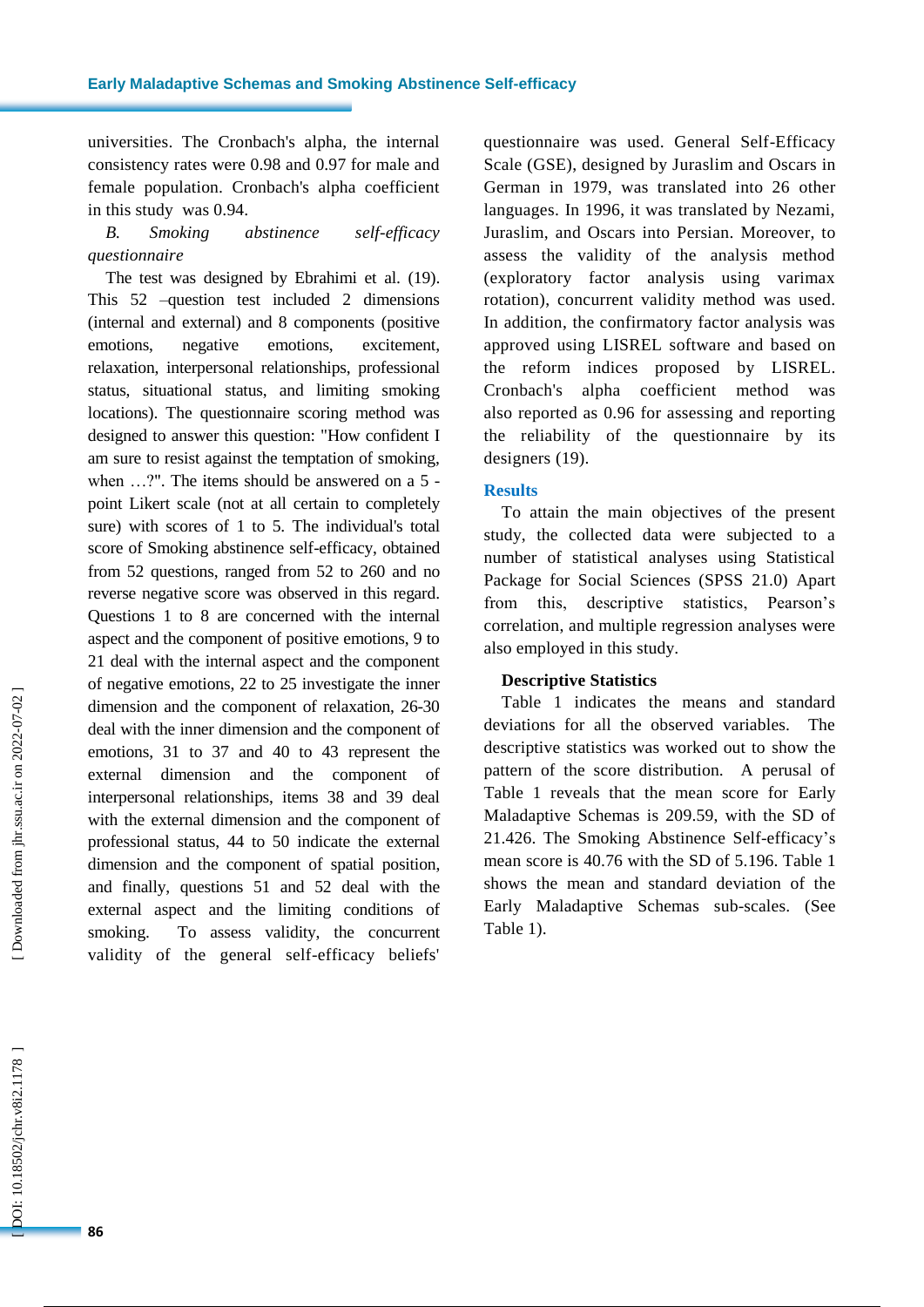| <b>Mean</b> | <b>Std. Deviation</b> |
|-------------|-----------------------|
| 239.59      | 21.426                |
| 14.44       | 5.02                  |
| 17.29       | 5.430                 |
| 16.14       | 4.006                 |
| 14.79       | 5.532                 |
| 13.79       | 4.532                 |
| 16.64       | 4.819                 |
| 15.01       | 4.130                 |
| 14.16       | 5.542                 |
| 15.36       | 4.031                 |
| 16.42       | 3.831                 |
| 12.90       | 5.90                  |
| 15.61       | 4.856                 |
| 16.98       | 4.386                 |
| 17.51       | 4.386                 |
| 16.46       | 3.986                 |
| 40.76       | 5.196                 |
|             |                       |

Table 1. Mean and standard deviation of early maladaptive schemas and smoking abstinence self-efficacy:

Not. N= 369

#### **Correlations**

The statistical analysis was conduced in SPSS version 13. The statistical method used in this research was descriptive statistics test. In order to check the normal distribution of quantitative variables , the Kolmogorov -Smirnov test was applied. Pearson correlation method and Multi variable regression were also applied to analyze the data .

Correlations between variables were computed through Pearson's Correlations method, which aimed at examining the degree of association between the measures of Early Maladaptive Schema s scale and sub -scales as well as Smoking abstinence self-efficacy scale. The findings , as depicted in Table 2 , showed a negative significant relationship between students' total Early Maladaptive Schemas ( $r = -.51^{**}$ ,  $p < .01$ ), emotional inhibition  $(r= -.33^{**}, p< .01)$ , abandonment / alienation ( $r = -0.45$ , p< 0.01), bad abusive behavior  $(r=-.43^{**}, p<.01)$ , social isolation/alienation  $(r=$ .30<sup>\*\*</sup>, p< .01), defectiveness / shame (r= -.19<sup>\*</sup>, p< .05), failure  $(r = -.38^{**}, p < .01)$ , dependence / incompetence  $(r= -.42^{**}, p< .01)$ , vulnerability to accident or illness ( $r = -18^*$ ,  $p < .05$ ), involvement / underdevelopment ( $r = -.38$ <sup>\*\*</sup>,  $p < .01$ ), obedience  $(r= -.41^{**}, p< .01)$ , sacrifice  $(r= -.16^{*}, p< .01)$ , emotional deprivation  $(r=-.36^{**}, p<-.01)$ , unrelenting standards ( $r = -.30^{**}$ ,  $p < .01$ ), entitlement / grandiosity ( $r = -.37^{**}$ ,  $p < .01$ ), inadequate selfcontrol / self-discipline (r=  $-.37^*$ , p< .01), and their Smoking abstinence self-efficacy.

| <b>Dependent Variable</b>               | <b>Independent Variable</b>  | r                    | P    |
|-----------------------------------------|------------------------------|----------------------|------|
|                                         | Early Maladaptive Schemas    | $-.51$ <sup>*</sup>  | .000 |
|                                         | <b>Emotional Inhibition</b>  | $-.33***$            | .001 |
|                                         | Abandonment/Alienation       | $-.45***$            | .000 |
|                                         | Bad abusive Behavior         | $-.43***$            | .000 |
|                                         | Social Isolation/Alienation  | $-.30^{**}$          | .002 |
|                                         | Defectiveness/Shame          | $-.19*$              | .004 |
|                                         | Failure                      | $-.38***$            | .001 |
| <b>Smoking abstinence self-efficacy</b> | Dependence/Incompetence      | $-.42$ **            | .001 |
|                                         | Vulnerability to accident    | $-.18$ <sup>*</sup>  | .004 |
|                                         | Involvement/underdevelopment | $-.38$ <sup>**</sup> | .001 |
|                                         | Obedience                    | $-.41$               | .001 |
|                                         | Sacrifice                    | $-16$                | .004 |

**Table 2 .** The correlation matrix of variables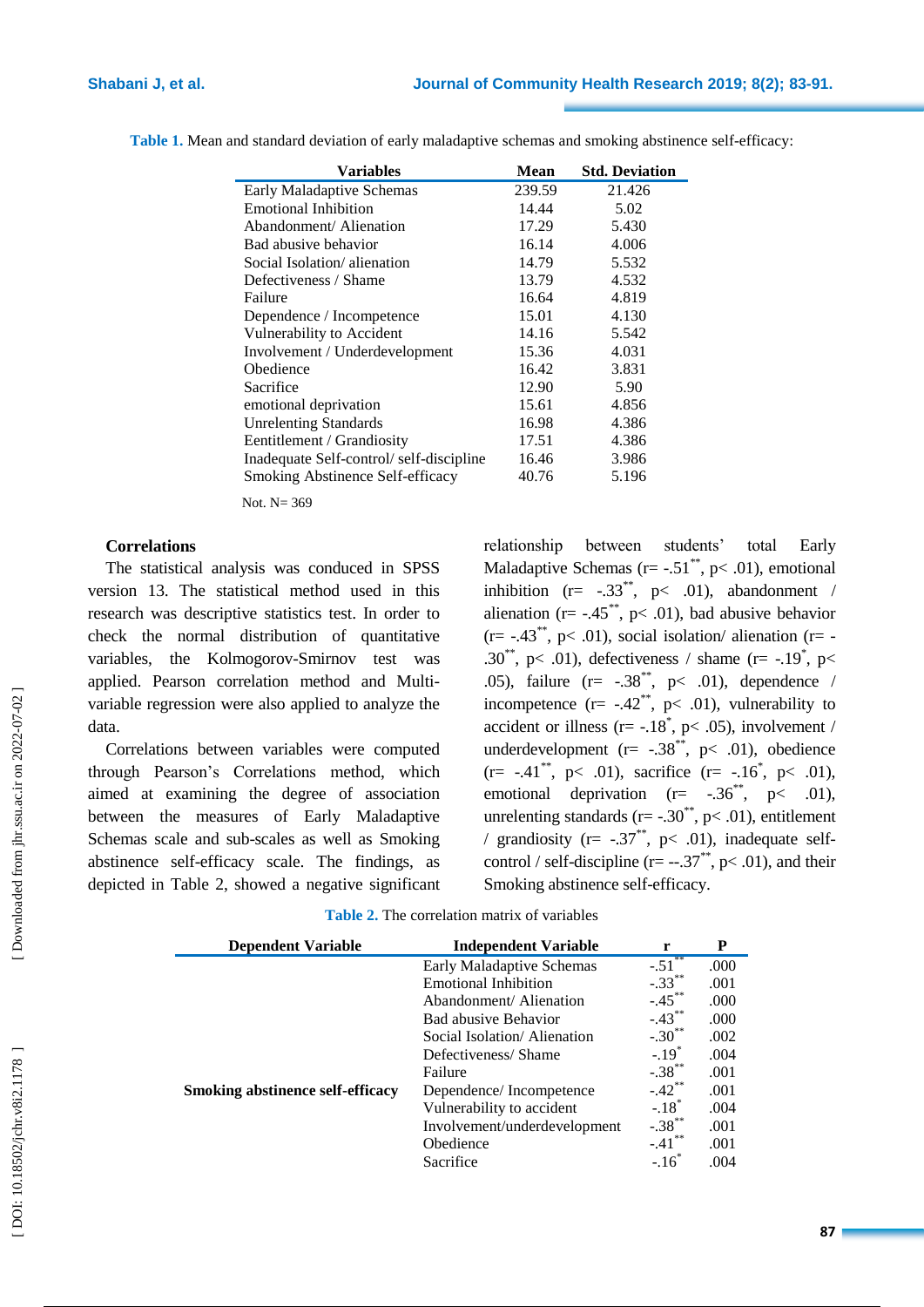| <b>Emotional Deprivation</b> | $-.36***$           | .001 |
|------------------------------|---------------------|------|
| <b>Unrelenting Standards</b> | $-.30^{**}$         | .002 |
| Entitlement/grandiosity      | $-.37***$           | .001 |
| Inadequate self-control      | $-.37$ <sup>*</sup> | .001 |

\*\*  $p < .01$ , \*  $p < .05$ , N= 369

#### **Multiple Regression Analysis (MRA)**

To assess the importance of each predictor on the overall relationship , MRA was used with little ambiguity. Tables 3 show s the results of the multiple regressions, indicating the impact of the Early Maladaptive Schema dimension on Smoking abstinence self-efficacy. The MRA results for the Predictivity of Early Maladaptive Schema s Sub -scales on Smoking abstinence self efficacy are presented in Table 3.

 The findings show that the MRA indicates that the Early Maladaptive Schema s sub -scales are significant predictors for Smoking abstinence self efficacy ( $R^2 = .41$ ,  $F = 8.663$ , and  $p < .05$ ).  $R^2$ value shows that 4 1% of the variance in Smoking abstinence self-efficacy decrease is explained by

Early Maladaptive Schema s sub -scales.

Based on the results of the MLR model in the Gis study, the sub -scales Abandonment/ Alienation (X2), bad abusive behavior (X 3), dependence / incompetence (X 7), obedience (X10), Inadequate self-control (X15), failure(X6), involvement / underdevelopment (X 9), entitlement / grandiosity (X14), emotional deprivation (X12), Emotional Inhibition (X1), social isolation / alienation (X4), and unrelenting standards (X13) show significant contributions toward the prediction of Smoking abstinence self-efficacy  $(bX2 = -5.977, (bX3 = -5.977))$ 5.781,  $(bX7 = -5.431, (bX10 = -4.788, (bX15 = -5.431, (cX16 = -4.788, (dX15 = -5.431, (eX16 = -4.788, (fX16 = -4.788, (fX16 = -4.788, (fX16 = -4.788, (fX16 = -4.788, (gX16 = -4.788, (hX16 = -4.788, (hX16 = -4.788, (hX16 = -4.788, (hX16 = -4.788, (hX16 = -4.788, (hX16 = -$ 4.748,  $(bX6= -4.547, (bX9= -4.517, (bX14= -4.517))$ 4.247,  $(bX12 = -3.987, (bX1 = -3.834, (bX4 = -3.834))$ 3.431, and  $bX11 = -2.984$ ).

| <b>Dependent Variables</b>       | <b>Predictors</b>             | $\mathbf{R}^2$ | F     |         |          | р    |
|----------------------------------|-------------------------------|----------------|-------|---------|----------|------|
| Smoking abstinence self-efficacy | (constant)                    | $-.41$         | 8.663 |         | 24.271   | .000 |
|                                  | <b>Emotional Inhibition</b>   |                |       | $-.289$ | $-3.834$ | .000 |
|                                  | Abandonment / Alienation      |                |       | $-.330$ | $-5.977$ | .000 |
|                                  | Bad abusive behavior          |                |       | $-.328$ | $-5.781$ | .000 |
|                                  | Social isolation / Alienation |                |       | $-.201$ | $-3.431$ | .004 |
|                                  | Defectiveness / Shame         |                |       | $-.029$ | $-1.487$ | .212 |
|                                  | Failure                       |                |       | $-.311$ | $-4.547$ | .001 |
|                                  | Dependence / Incompetence     |                |       | $-.325$ | -5.431   | .000 |
|                                  | Vulnerability to accident     |                |       | $-.032$ | $-1.685$ | .194 |
|                                  | Involvement /                 |                |       | $-.310$ | $-4.517$ | .001 |
|                                  | Underdevelopment              |                |       |         |          |      |
|                                  | Obedience                     |                |       | $-.322$ | $-4.788$ | .001 |
|                                  | Sacrifice                     |                |       | $-.030$ | $-1.635$ | .201 |
|                                  | Emotional deprivation         |                |       | $-.294$ | $-3.987$ | .002 |
|                                  | Unrelenting standards         |                |       | $-.119$ | $-2.984$ | .004 |
|                                  | Entitlement / Grandiosity     |                |       | $-.301$ | -4.247   | .001 |
|                                  | Inadequate self-control       |                |       | $-.312$ | $-4.748$ | .001 |

|  |  | <b>Table 3.</b> Results of multiple regression analyses (enter) |  |
|--|--|-----------------------------------------------------------------|--|
|  |  |                                                                 |  |

 $N = 369$ 

#### **Discussion**

This research aimed to examine the relationship between early maladaptive schemas and efficacy of tendency to smoking among the second grade high school students in the city of Gorgan. The results showed a significant negative relationship between early maladaptive schemas and Smoking abstinence self-efficacy in students.

Acciording to the findings, the early maladaptive schema is the detriment of smoking.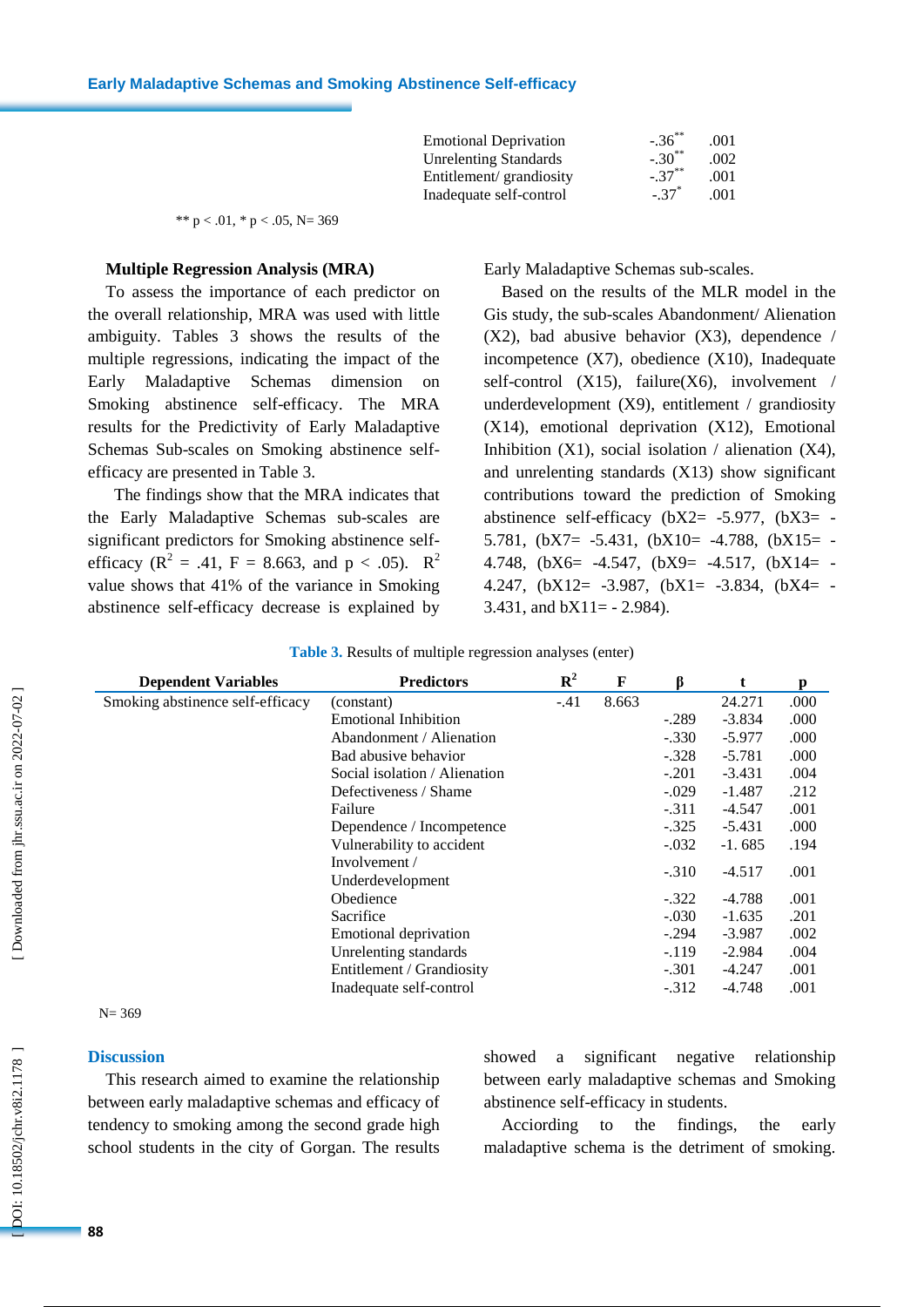These schemas are related to areas such as isolation and alienation, disruptive restrictions , disrupted autonomy or performance , and others orientation s. It can be concluded that people addicted to smoking and drug abuse are more vulnerable in these four areas. These findings were in line with those reported by Decovier (20).

The schema of mistrust/ abuse , which is related to the area of abandonment / alienation, normally occur s in families who are heartless, cold and  $with **holding**$  isolated short-tempered, and unpredictable or ill -treating (Yan g et al., 2003, translated by Hamid Pour and Anduze, 2007)(21). The results showed that individuals with mistrust/ abuse tend to smoking and material abuse; hence, it can be deduced that since these people believe that others harm them, they become bad - tempered and make their family members ashamed. As a result, while facing a problem, they cannot trust other people. So, to achieve peace, they are inclined toward smoking, drugs , or alcoho l .

On the other hand, this sense of dependence/ incompetence , which is a predictor of smoking , is also related to the area of defected autonomy or impaired performance. The schemas of this area are normally created in families that decrease their children's self- confidence or offer them excessive protection (13 ). Individuals with active schema of dependence/ incompetence believe that they are unable to do their daily responsibilities. This feeling often appears in the form of learned distress , leads to confusion and anxiety, and finally ends in smoking in order to alleviate distress. The schema of obedience, which is related to orientatio n , is caused in the family and accept s the child with reservation.

According to Young et al. (13 ), people with active obedience scheme feel forced in radical transfer of their control to others . This scheme often manifest s its extreme form along with excessive sensitivity to the feelings of others. Generally, it leads to anger, which is in the form of a series of maladaptive symptoms such as passive aggressive behavior, uncontrolled emotional outbursts, and psychosomatic symptoms, withdrawal of affection, outsourcing management,

smoking , and drug abuse. The scheme of inadequate self-control / self-discipline is related to disruptive restrictions. This area normally occur s in families mostly characterized by confusion or a sense of superiority rather than by a sense of discipline, proper exposure, and logical limitations. People with this active scheme do not tolerate failure , strictly avoid discomfort , and prevent conflict in all possible way s .

In the caes of facing problems, such families deal emotionally with the challenge, rather than using a problem -oriented approach. They always seek to avoid conflicts by smoking and using drug s. Finally, those with inadequate self-control/ self-discipline schema have no tolerance to achieve personal goals or are unable to express their emotions and impulses (21 ). Finally, they cannot bear pain and take it easy, so they are evasive of responsibility (22 ). Lack of frustration tolerance is the factor that can be effective in smoking and substance abuse .

In terms of the schemas of impaired autonomy and function (such as undeveloped/ caught self), it can be explained that these people had parents , who reduced their confidence from early childhood, offered them over - protection, failed to encourage children to do things out of the house , or were unable to strengthen them in cases of failure in different situations. As a result of most of these schemas, individuals feel entitlement / grandiosity in various situations. So, they become anxious and are easily irritated in dealing with different situations. The only remedy for them will be using drugs and smoking.

Moreover, regarding the schema of entitlement/ grandiosity and inadequate autonomy/ selfdiscipline, which are in the area of disruptive inhibitions, it can be stated that individuals with such schema often seem egotistic, irresponsible, and fractious. Most of them are grown up in big families , which have been too kind or welcoming. As a result, these people do not follow the rules and seek to satisfy their early momentum needs such as smoking.

#### **Conclusion**

According to research findings, it can be concluded that schema structure is one of the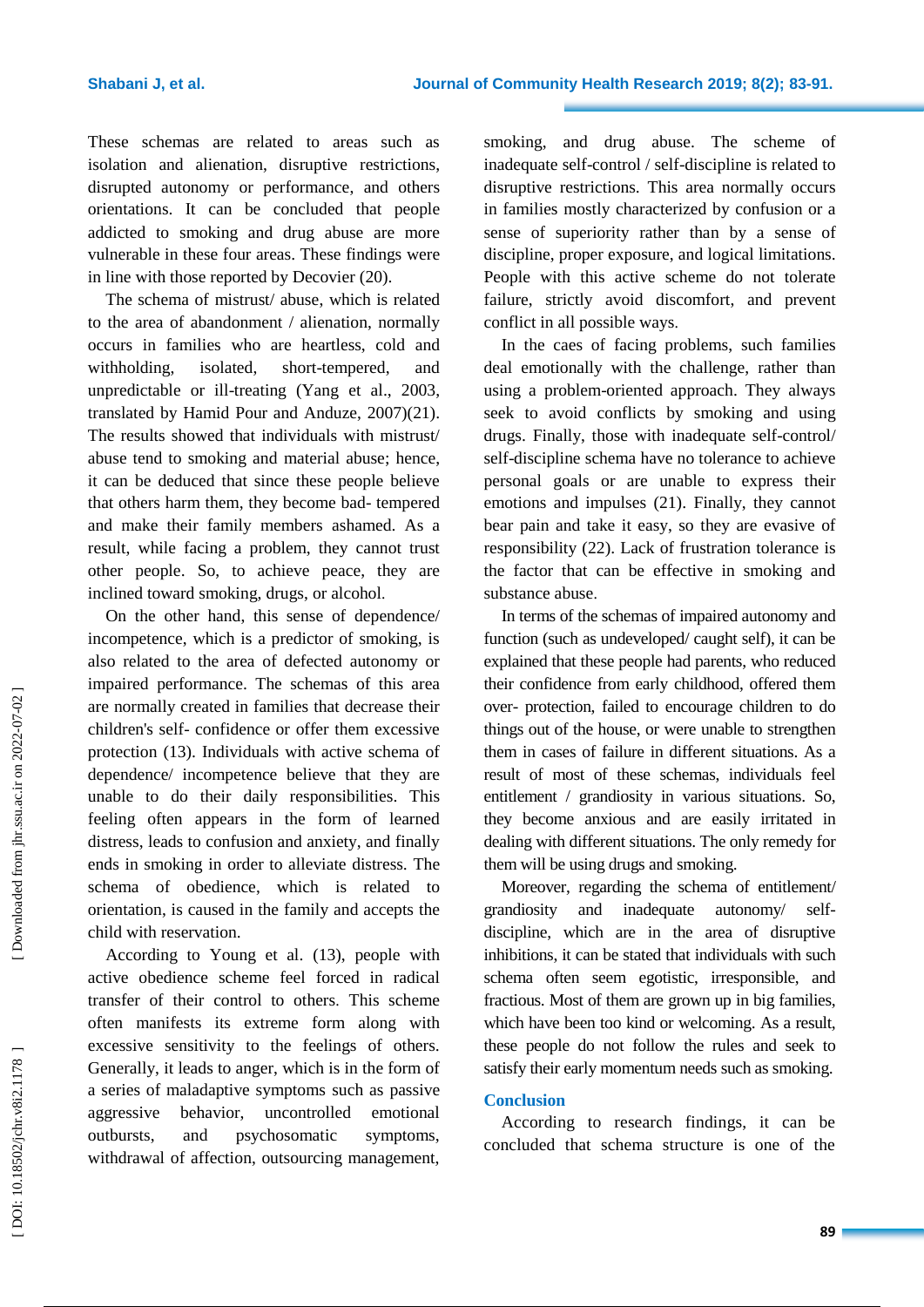key concepts that affect students' self -efficacy in avoiding smoking. In deed, early self- efficacy schemas are among the individual and psychological causes with especial importance in studies on smoking dependency and consumption. Such early schemas lead to biases in an individual's interpretation of the events. These biases are represented as distorted attitudes, false speculations, unrealistic aims and perspectives, and high - risk behaviors such as smoking.

#### **Resarch limitation**

As a limitation of this study, the participnats were selcetde from the city of Gorgan, so the results cannot be generalized to other cities. Another limitation is that the participants included just the second- grade high school male students; so , it is difficult to generalize the findings to female students. Moreover, lack of attention to psychological variables, parents' educational status , and economic status of the students are among other limitations of this research that affect the generalizability of the findings. Depending on

the frequency of drug consumption among teenagers, conducting psychological research over such social damage can be significant contributions to the prevention of smoking in adolescents. It is recommended to plan and promote therapy schema educational programs as well as self -efficacy skills and empathy in schools and families by psychologists and counselors .

#### **Acknowledgments**

This manuscript is based on a student's dissertation, Mr. Abolhassan Jafar Nodeh, graduated from Islamic Azad University of Gorgan Branch in the academic year of 2015 -2016, numbered as 2700/84202/650 in 04/26/2016.

The authors of this research are grateful to the education management of the city of Gorgan, school administrators , and all students who participated in this research .

#### **Conflict of Interest**

The authors declare that they have no conflicts of interest.

#### **References**

- 1. Aminoroaia M, Attari A, Maracy M. Factor's affecting medical students' tendency to smoke cigarettes. Jornal of Research Behavior Sciences. 2013; 10 (7): 726 -734. [Persian]
- 2. WHO report on the global tobacco epidemic, 2011. Warning about the dangers of tobacco. Geneva: World Health Organization; 2011.
- 3. Momoh S o, Imhond H o , Omagbe.E. The role of gender, self studi -efficacy, age and extroversion on smoking behaviour among Ambrose Alli University Students**,** Ekpoma, Nigeria. Journal of International Women's Studies. 2008; 10(2): 134 -140.
- 4. Wong CJ, Anthony S, Sigmon SC, et al. Examining interrelationships between abstinence and coping self -efficacy in cocaine -dependent outpatients. Experimental and Clinical Psychopharmacology. 2004; 21(3): 190 - 199.
- 5. Mohamdkhani Sh, Jazayeri A, Mohamdkhani P, et al. Direct and indirect impact of attitude, locus of control, self management skills and so commences on drug use among at risk adolescents. Contemporary Psychology. 2004; 2(3): 3-10. [Persian]
- 6. Copeland AL, Brandon TH. Testing the causal role of expectancies in smoking motivation and behavior. Journal of Addictive Behaviors. 2000; 25(3): 445 –449.
- 7. Noranipour R. Investigate the causes of addiction to substances changing the mood and behavior and effective and efficient method of drug addiction counseling. Journal of Research on Adiction. 2004; 2(6): 13-54. [Persian]
- 8. Boardman T, Catley D, Mayo MS, et al. Self-efficacy and motivation to quit during participation in a smoking cessation program. International Journal of Behavioral Medicine. 2005; 12(4): 266 -272.
- 9. Chang FC, Lee CM, Lai HR, et al. Social influences and self -efficacy as predictors of youth smoking initiation and cessation: a 3 -year longitudinal study of vocational high school students in Taiwan. Addiction. 2006; 101(11): 1645 - 1655.
- 10. Zhang D, He H. Personality traits and life satisfaction: A Chinese case study. Social Behavior and Personality: An International Journal. 2010; 38(8): 1119 -1123.
- 11. Young JE. Young schema questionnaire : short form 3 (YSQ -S3). New York: Schema Therapy Institute ; 2005.